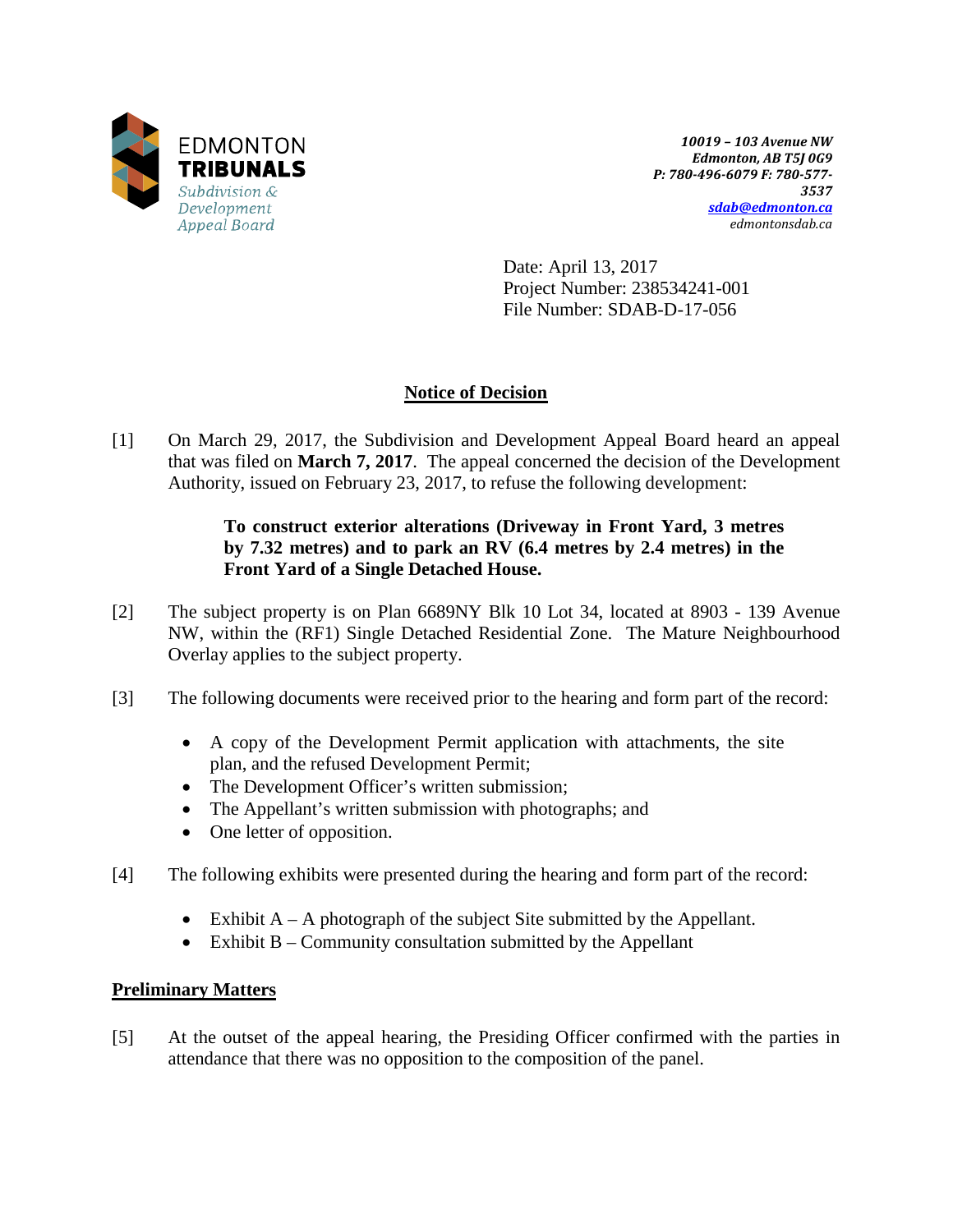- [6] The Presiding Officer outlined how the hearing would be conducted, including the order of appearance of parties, and no opposition was noted.
- [7] The appeal was filed on time, in accordance with section 686 of the *Municipal Government Act*, RSA 2000, c M-26.

#### **Summary of Hearing**

- *i) Position of the Appellant, Mr. M. Jaber:*
- [8] Mr. Jaber applied for a development permit for the existing front yard concrete pad and to park his trailer on it after he received a Notice from the City.
- [9] He was unaware that a development permit was needed for the concrete pad and the trailer and he has parked on the concrete pad for the past three or four years.
- [10] The Bylaw Officer that issued the Notice made it sound relatively easy to obtain a development permit for the existing concrete pad and to park his trailer there year round.
- [11] He paid \$166.00 for his development permit application and an additional \$166.00 penalty because the concrete pad existed without a permit.
- [12] He addressed the concerns outlined in the letter received from his neighbour and explained that the trailer cannot be parked in the rear yard because of an existing fire pit. The fire pit is used regularly by his family in the summer months.
- [13] The concrete pad was installed specifically to accommodate the trailer. It is not convenient to park the trailer off site because he uses it regularly during the summer months. The trailer is only parked permanently on site from December 1 to May 1.
- [14] A photograph of the subject Site was taken during the summer (Exhibit A) to illustrate that there is mature landscaping located between his property and his neighbour to the south.
- [15] He canvassed his neighbours and received 14 positive responses and only one letter in opposition. He has never received a complaint from his neighbours about his trailer. He submitted the community consultation results (Exhibit B).
- [16] There is a pedestrian gate in the fence located to the west of the concrete pad but it is not wide enough to allow access to the rear yard for the trailer.
- [17] He noted that other property owners in this neighbourhood park their recreational vehicles in their front yards.
- [18] Mr. Jaber provided the following with respect to questions from the Board: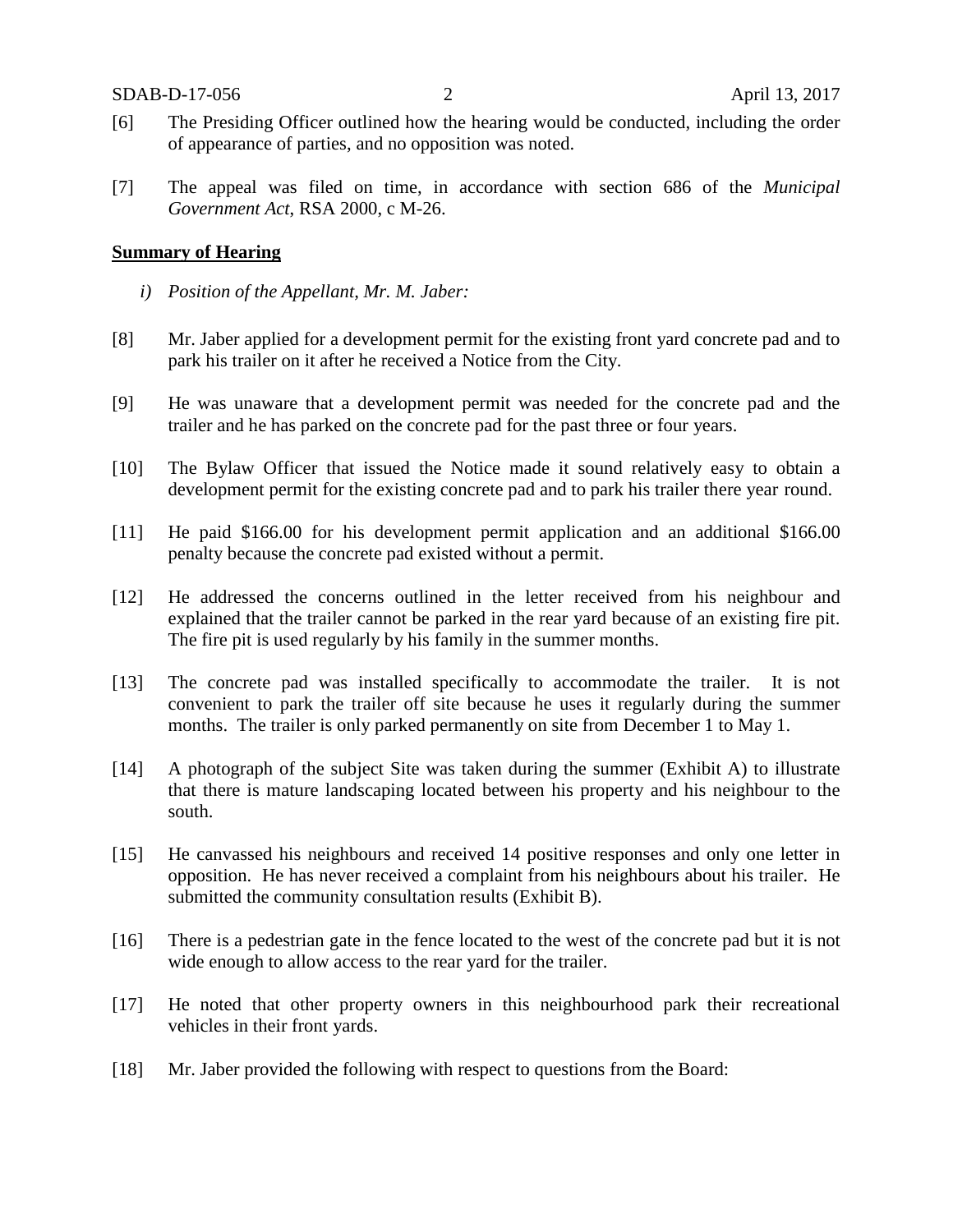- a) There is no curb cut to access the concrete pad but the curb has a rounded edge.
- b) The fire pit is constructed of concrete blocks and is approximately four feet wide.
- c) He conceded that the fire pit could be moved if required.
- d) It is difficult to maneuver the trailer into the rear yard from the lane because of the existing slope.

The Presiding Officer clarified that even if the gate was wide enough to accommodate the trailer, the existing concrete pad does not comply with the requirements of the *Edmonton Zoning Bylaw*.

- *ii) Position of the Development Officer, Mr. G. Robinson, representing Ms. H. Vanderhoek, the Development Officer who issued the refused development permit:*
- [19] He confirmed that the existing front yard concrete pad does not conform to the *Edmonton Zoning Bylaw* requirements because it does not lead to an existing parking area or garage.
- [20] It was his opinion that the existing landscaping illustrated in the summer photograph submitted by the Appellant does not provide adequate screening for the immediately adjacent property to the south.

## *iii) Rebuttal of the Appellant*

[21] Mr. Jaber had nothing further to add in rebuttal.

## **Decision**

[22] The appeal is **DENIED** and the decision of the Development Authority is **CONFIRMED**. The Development is **REFUSED**.

#### **Reasons for Decision**

- [23] The proposed development is Accessory to a Single Detached House, which is a Permitted Use in the (RF1) Single Detached Residential Zone.
- [24] The Appellant completed and submitted community consultation, marked Exhibit B, that complies with the requirements of section 814.3(24) of the Mature Neighbourhood Overlay.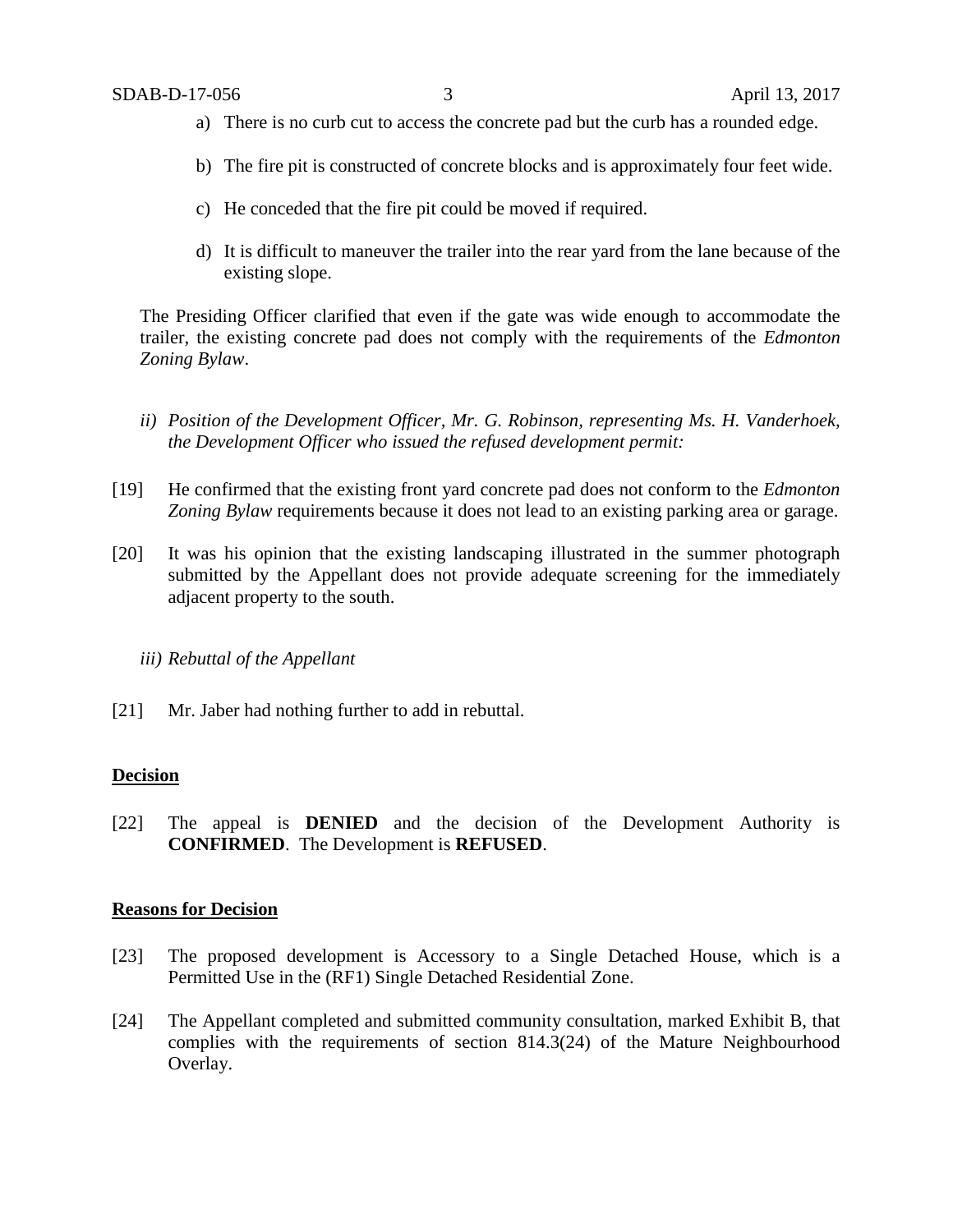SDAB-D-17-056 4 April 13, 2017

- [25] The subject Site is located on a Corner Lot and based on photographic evidence, parking the recreational vehicle in the Front yard may block sight-lines for approaching traffic.
- [26] The Board accepts the concerns of the most affected neighbour to the south regarding the negative visual impact and obstruction of sight-lines. The recreational vehicle is parked year round which is not sensitive in scale and does not maintain the traditional character of the neighbourhood.
- [27] The Board accepts the review completed by the Development Authority and supports the reasons for refusing this development permit application.
- [28] Section 45.4 of the *Edmonton Zoning Bylaw* states:

Notwithstanding subsection 45.3, from April 1 through October 31 inclusive, on a residential Site with no rear Lane, large Recreational Vehicles may be parked to within 2.0 m of the interior edge of the sidewalk, or within 2.0 m of the curb if there is no sidewalk:

- a. where vehicular access is solely available through the Front Yard.
- b. in the case of a corner Site, where vehicular access is solely available through the Front Yard or through the exterior flanking Side Yard,

subject to the discretion of the Development Officer, who may exercise their variance power to decrease this minimum Setback requirement on a Site by Site basis, given the proximity and orientation of driveways, parking areas, buildings and other physical features which may affect sight lines and amenities on the subject property and on adjacent properties.

- [29] Based on a review of the evidence provided, vehicular access to the subject Site is available from the rear Lane. Therefore, the recreational vehicle could not be parked on the Front Yard concrete pad between April 1 and October 31.
- [30] Based on the above, it is the opinion of the Board, that the proposed development will unduly interfere with the amenities of the neighbourhood and materially interfere with and affect the use, enjoyment and value of neighbouring parcels of land.

Mr. Vincent Laberge, Presiding Officer Subdivision and Development Appeal Board

Board members in attendance: Ms. N. Hack, Mr. J. Kindrake, Ms. M. McCallum, Mr. N. Somerville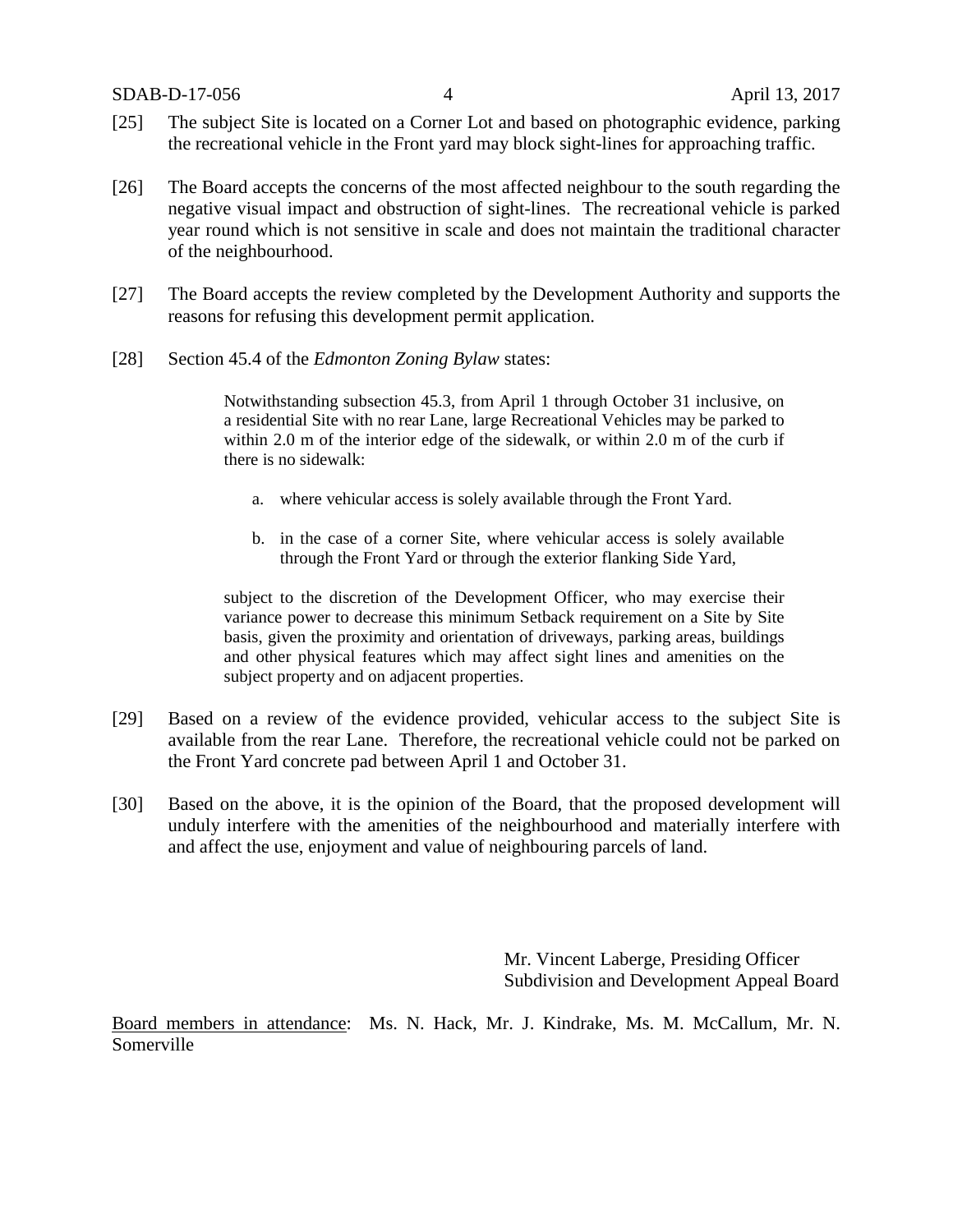## **Important Information for the Applicant/Appellant**

- 1. This decision may be appealed to the Alberta Court of Appeal on a question of law or jurisdiction under section 688 of the *Municipal Government Act*, RSA 2000, c M-26.
- 2. When a decision on a Development Permit application has been rendered by the Subdivision and Development Appeal Board, the enforcement of that decision is carried out by the Sustainable Development Department, located on the 2nd Floor, Edmonton Tower, 10111 – 104 Avenue NW, Edmonton, AB T5J 0J4.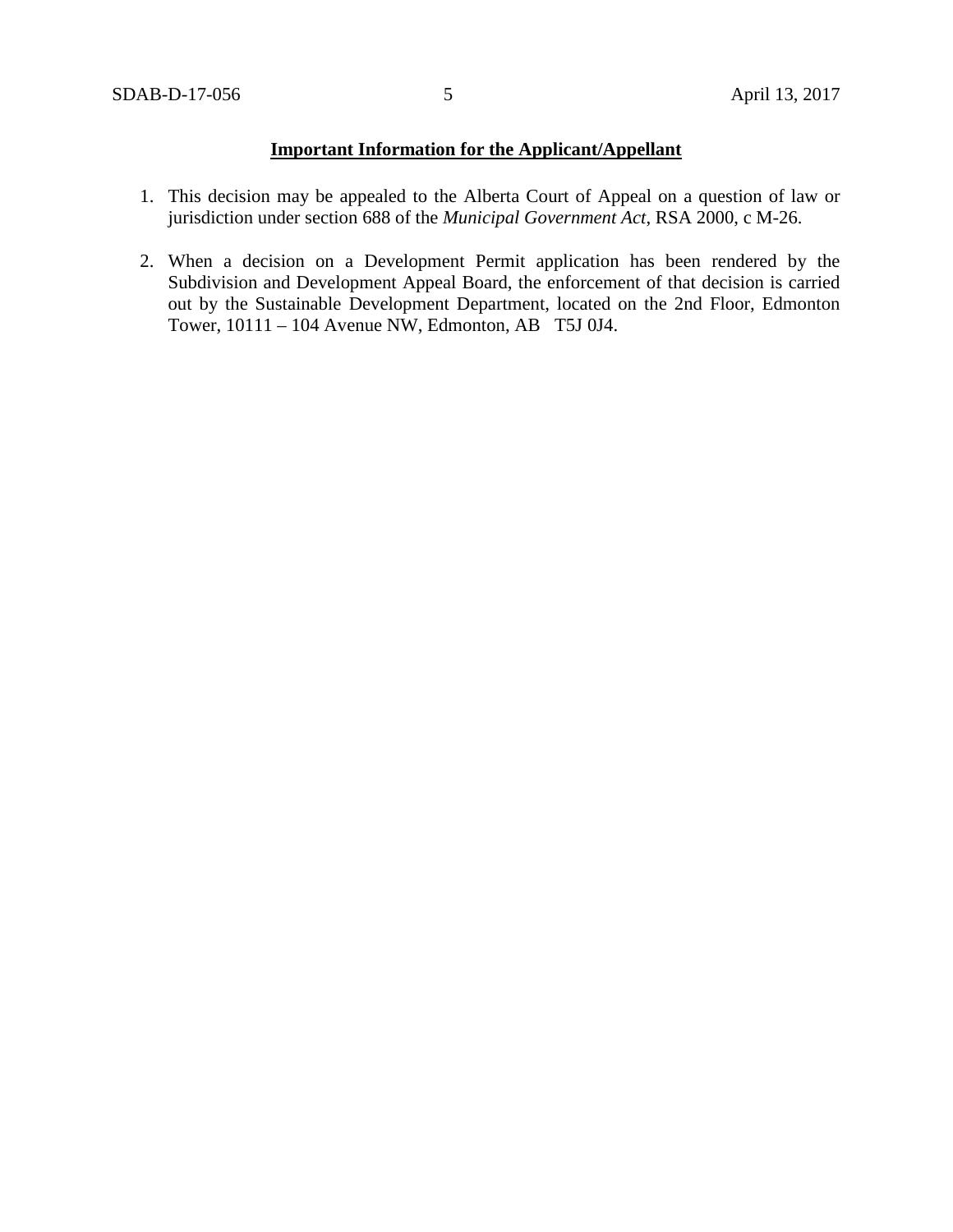

Date: April 13, 2017 Project Number: 186245874-003 File Number: SDAB-D-17-057

# **Notice of Decision**

[1] On March 29, 2017, the Subdivision and Development Appeal Board heard an appeal that was filed on **March 6, 2017**. The appeal concerned the decision of the Development Authority, issued on February 27, 2017, to approve the following development:

# **To develop a Secondary Suite in the Basement of a Single Detached House, existing without permits.**

- [2] The subject property is on Plan 0724456 Blk 54 Lot 112, located at 5875 166 Avenue NW, within the (RSL) Residential Small Lot Zone. The Hollick Kenyon Neighbourhood Structure Plan and the Pilot Sound Area Structure Plan apply to the subject property.
- [3] The following documents were received prior to the hearing and form part of the record:
	- A copy of the Development Permit application with attachments, proposed plans, photographs and the approved Development Permit;
	- The Development Officer's written submission;
	- One on-line response in support of the proposed development; and
	- A copy of the Hollick Kenyon Neighbourhood Structure Plan and the Pilot Sound Area Structure Plan.

# **Preliminary Matters**

- [4] At the outset of the appeal hearing, the Presiding Officer confirmed with the parties in attendance that there was no opposition to the composition of the panel.
- [5] The Presiding Officer outlined how the hearing would be conducted, including the order of appearance of parties, and no opposition was noted.
- [6] The appeal was filed on time, in accordance with section 686 of the *Municipal Government Act*, RSA 2000, c M-26.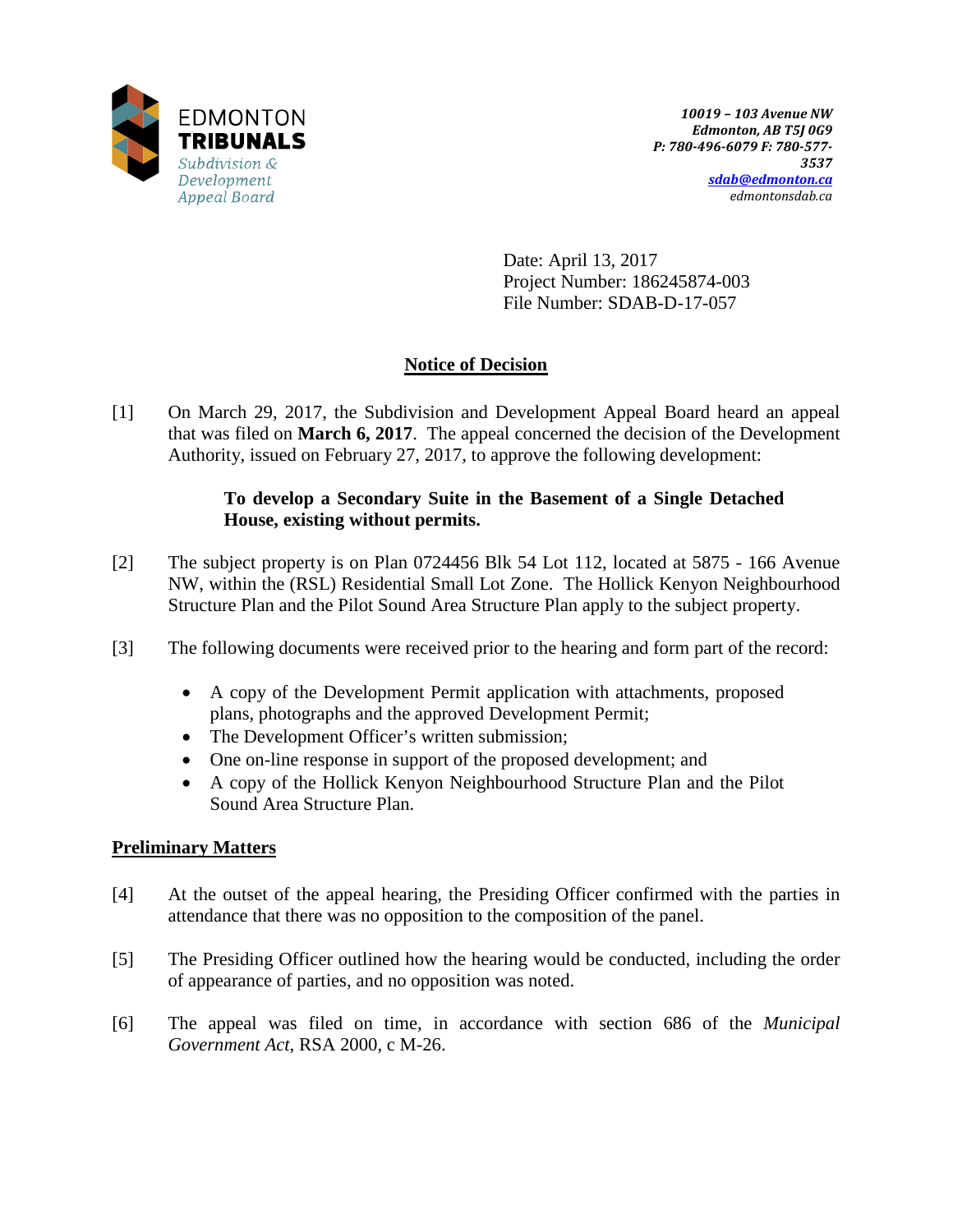#### **Summary of Hearing**

- *i) Position of the Appellant, Mr. E. Henshall:*
- [7] Mr. Henshall explained that he did not object to the existing Secondary Suite.
- [8] His only concern is the impact that the Secondary Suite has on street parking because the property owners and their tenant own numerous vehicles which are parked on the street.
- [9] There are at least three other rental units on the street, which also impacts parking congestion.
- [10] He questioned whether or not the number of vehicles allowed to park on the street could be limited or restricted to the subject property.

The Presiding Officer clarified that two parking spaces are required for the Principal Dwelling and one parking space is required for the Secondary Suite. There are four on-site parking spaces available, which meets the minimum parking requirements.

- [11] Mr. Henshall indicated that he did not have a concern regarding the deficiency in the minimum required Site Area and reiterated that his only concern was the impact that this development has on street parking.
	- *ii) Position of the Development Officer, Ms. J. Kim:*
- [12] The variance was granted because the Applicant was able to meet the landscaping requirements, parking requirements and the minimum Floor Area for the proposed Secondary Suite which is the intent of the minimum Site Area requirement. It was her opinion that the required variance was very minimal.
- [13] She confirmed that the proposed development exceeded the minimum parking requirements. Applicants are not required to provide information regarding the number of vehicles that they own.
- [14] The proposed development complies with the General Purpose of the (RSL) Residential Small Lot Zone to provide an opportunity for the development of Secondary Suites.
	- *iii) Position of the Respondents, Mr. M. & Mrs. R. Khan:*
- [15] Their tenants are very respectful about parking on the street and they do not block the driveways of their neighbours.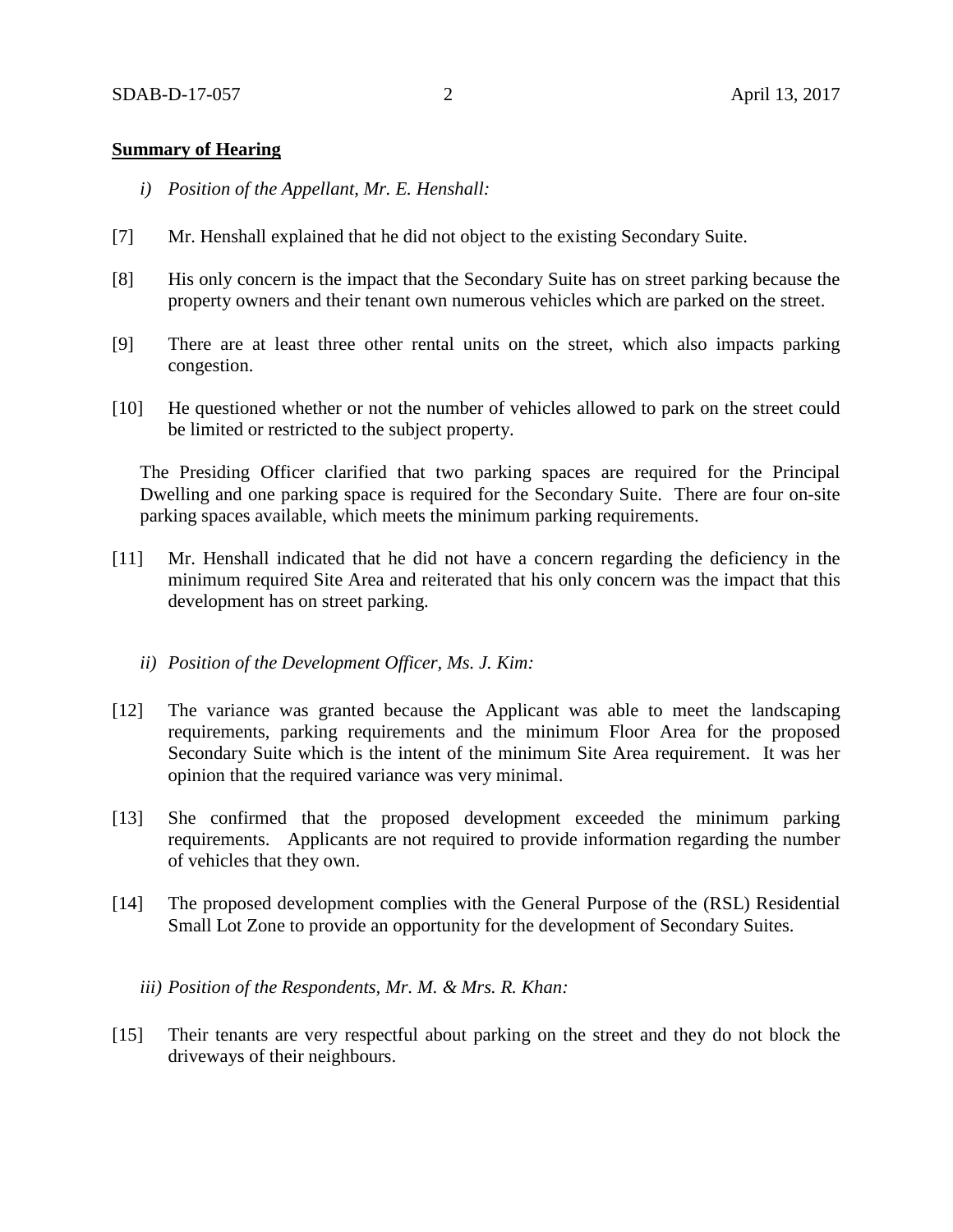SDAB-D-17-057 3 April 13, 2017

- [16] They have asked their tenants to park along the street at the west end of the block where there is space to accommodate at least seven vehicles. They noted that several neighbours also park their vehicles in that area.
- [17] Street parking is public parking and it is not designated to anyone's property.
- [18] Ms. Khan provided the following with respect to a question from the Board:
	- a) The Secondary Suite existed and was occupied when they purchased the property in 2012 but she was not aware that it did not have a Development Permit.
	- *iv) Rebuttal of the Appellant*
- [19] Mr. Henshall questioned how the on-site parking was managed by the property owner and their tenant.

The Presiding Officer clarified that the *Edmonton Zoning Bylaw* does not regulate the number of vehicles owned by a property owner or the designation of on-site parking spaces between the property owner and the tenant of the Secondary Suite. It is the responsibility of the property owner to manage on-site parking with their tenant.

[20] It was Mr. Henshall's opinion that this is an oversight in the *Edmonton Zoning Bylaw*.

## **Decision**

- [21] The appeal is **DENIED** and the decision of the Development Authority is **CONFIRMED.** The development is **GRANTED** as applied for to the Development Authority, subject to the following **CONDITIONS**:
	- 1. The development shall be constructed in accordance with the stamped and approved drawings;
	- 2. A Secondary Suite shall not be developed within the same principal Dwelling containing a Group Home or Limited Group Home, or a Major Home Based Business, unless the Secondary Suite is an integral part of a Bed and Breakfast Operation in the case of a Major Home Based Business;
	- 3. Notwithstanding subsection 86.7 of this Bylaw, the number of unrelated persons occupying a Secondary Suite shall not exceed three;
	- 4. The Secondary Suite shall not be subject to separation from the principal Dwelling through a condominium conversion;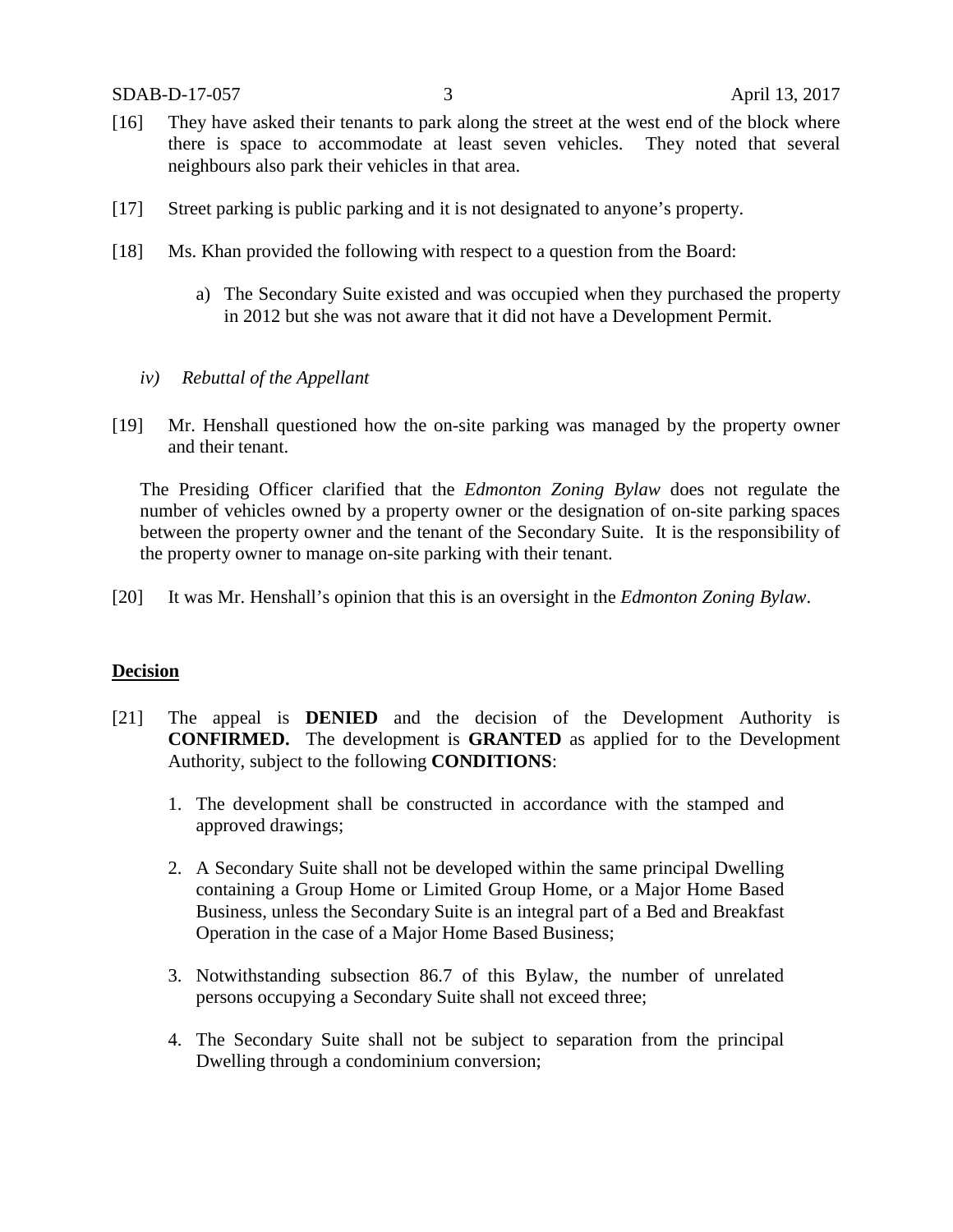- 5. Only one of a Secondary Suite, Garage Suite or Garden Suite may be developed in conjunction with a principal Dwelling.
- [22] In granting the development, the following variance to the *Edmonton Zoning Bylaw* is allowed:
	- 1. The minimum required Site Area of 360 square metres as per section 86.1 is varied to allow a deficiency of 6.17 square metres, thereby decreasing the minimum required Site Area to 353.83 square metres.

### **Reasons for Decision**

- [23] A Secondary Suite is a Permitted Use in (RSL) Residential Small Lot Zone.
- [24] The proposed development is in keeping with the General Purpose of the (RSL) Residential Small Lot Zone which is to provide for smaller lot Single Detached Housing with attached Garages in a suburban setting that provides the opportunity for the more efficient utilization of undeveloped suburban areas and includes the opportunity for Secondary Suites.
- [25] The proposed Secondary Suite complies with all of the development regulations pursuant to section 86 of the *Edmonton Zoning Bylaw* with the exception of a deficiency in the minimum required Site Area for a Single Detached Dwelling containing a Secondary Suite.
- [26] The Board accepts the conclusion of the Development Authority that even with the required variance, the proposed development complies with the landscaping requirements, parking requirements and the minimum required Floor Area for the Secondary Suite which is the intent of the minimum required Site Area.
- [27] Based on the evidence provided, the Appellant did not have any concerns regarding the Secondary Suite. The Appellant's primary concern was the impact of the proposed Use on street parking.
- [28] The Board accepts the findings of the Development Authority that three on-site parking spaces are required, two for the Principal Dwelling and one for the proposed Secondary Suite. Based on the evidence provided, four parking spaces are proposed on the subject site which exceeds the minimum parking requirement.
- [29] The Appellant did not provide any valid planning reasons that would persuade the Board that the proposed Secondary Suite with the required variance, will negatively impact neighbouring property owners.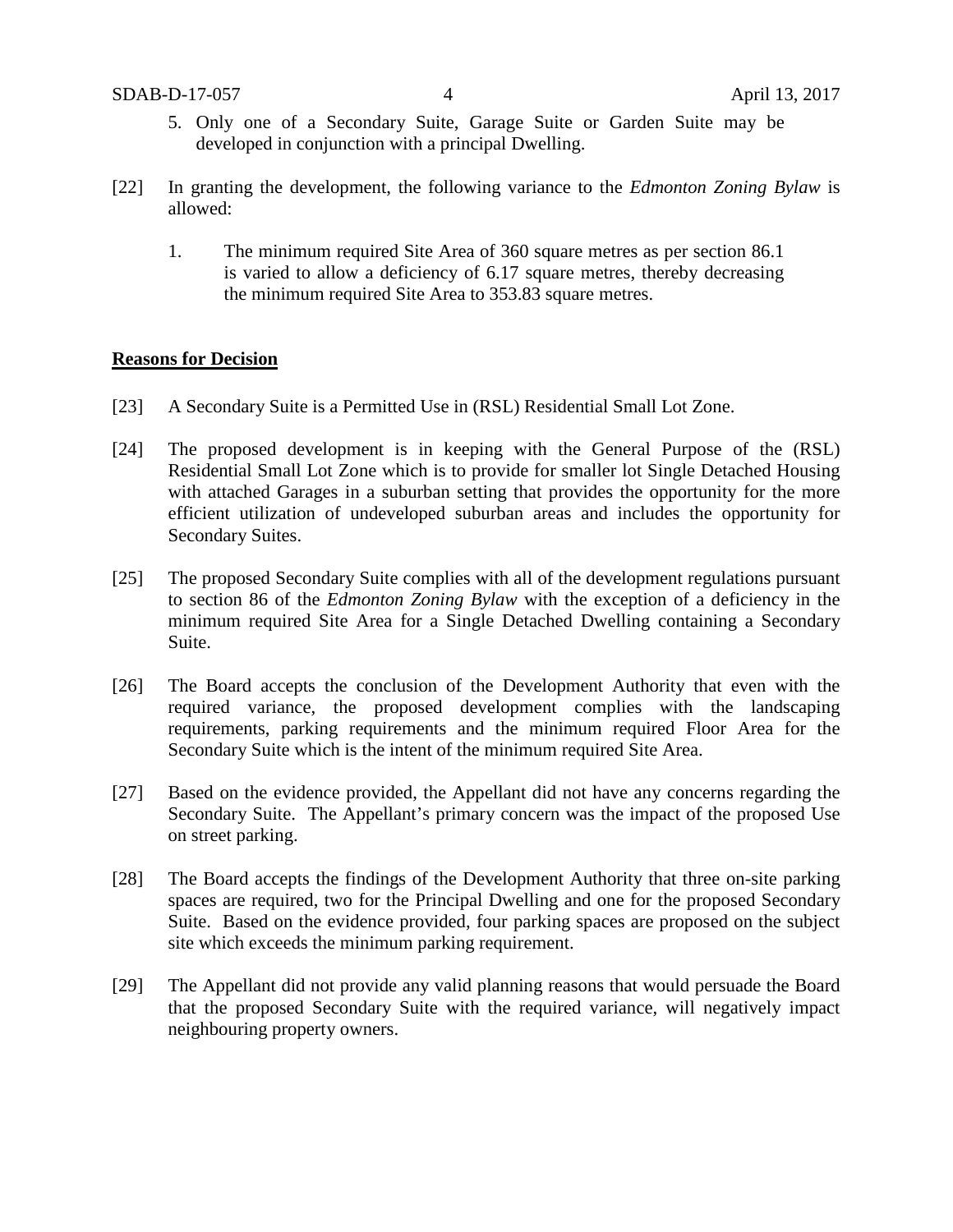SDAB-D-17-057 5 April 13, 2017

[30] Based on the above, it is the opinion of the Board, that the proposed development with the required variance will not unduly interfere with the amenities of the neighbourhood nor materially interfere with or affect the use, enjoyment or value of neighbouring parcels of land.

> Mr. Vincent Laberge, Presiding Officer Subdivision and Development Appeal Board

Board members in attendance: Ms. N. Hack, Mr. J. Kindrake, Ms. M. McCallum, Mr. N. Somerville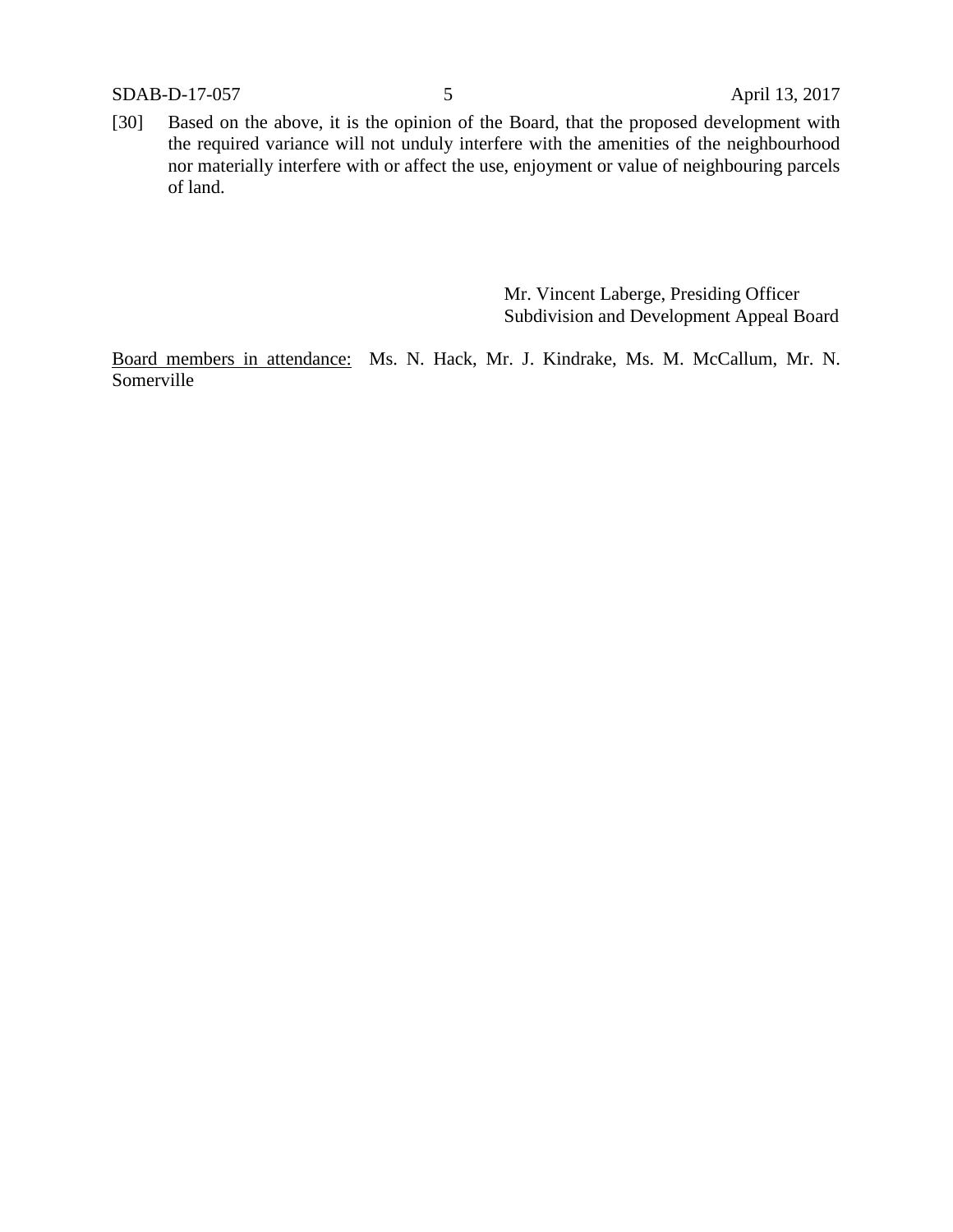### **Important Information for the Applicant/Appellant**

- 1. This is not a Building Permit. A Building Permit must be obtained separately from the Sustainable Development Department, located on the 2nd Floor, Edmonton Tower, 10111 – 104 Avenue NW, Edmonton, AB T5J 0J4.
- 2. Obtaining a Development Permit does not relieve you from complying with:
	- a) the requirements of the *Edmonton Zoning Bylaw*, insofar as those requirements have not been relaxed or varied by a decision of the Subdivision and Development Appeal Board,
	- b) the requirements of the *Alberta Safety Codes Act*,
	- c) the *Alberta Regulation 204/207 – Safety Codes Act – Permit Regulation*,
	- d) the requirements of any other appropriate federal, provincial or municipal legislation,
	- e) the conditions of any caveat, covenant, easement or other instrument affecting a building or land.
- 3. When an application for a Development Permit has been approved by the Subdivision and Development Appeal Board, it shall not be valid unless and until any conditions of approval, save those of a continuing nature, have been fulfilled.
- 4. A Development Permit will expire in accordance to the provisions of section 22 of the *Edmonton Zoning Bylaw, Bylaw 12800*, as amended.
- 5. This decision may be appealed to the Alberta Court of Appeal on a question of law or jurisdiction under section 688 of the *Municipal Government Act*, RSA 2000, c M-26. If the Subdivision and Development Appeal Board is served with notice of an application for leave to appeal its decision, such notice shall operate to suspend the Development Permit.
- 6. When a decision on a Development Permit application has been rendered by the Subdivision and Development Appeal Board, the enforcement of that decision is carried out by the Sustainable Development Department, located on the 2nd Floor, Edmonton Tower, 10111 – 104 Avenue NW, Edmonton, AB T5J 0J4.

*NOTE: The City of Edmonton does not conduct independent environmental checks of land within the City. If you are concerned about the stability of this property for any purpose, you should conduct your own tests and reviews. The City of Edmonton, when issuing a development permit, makes no representations and offers no warranties as to the suitability of the property for any purpose or as to the presence or absence of any environmental contaminants on the property.*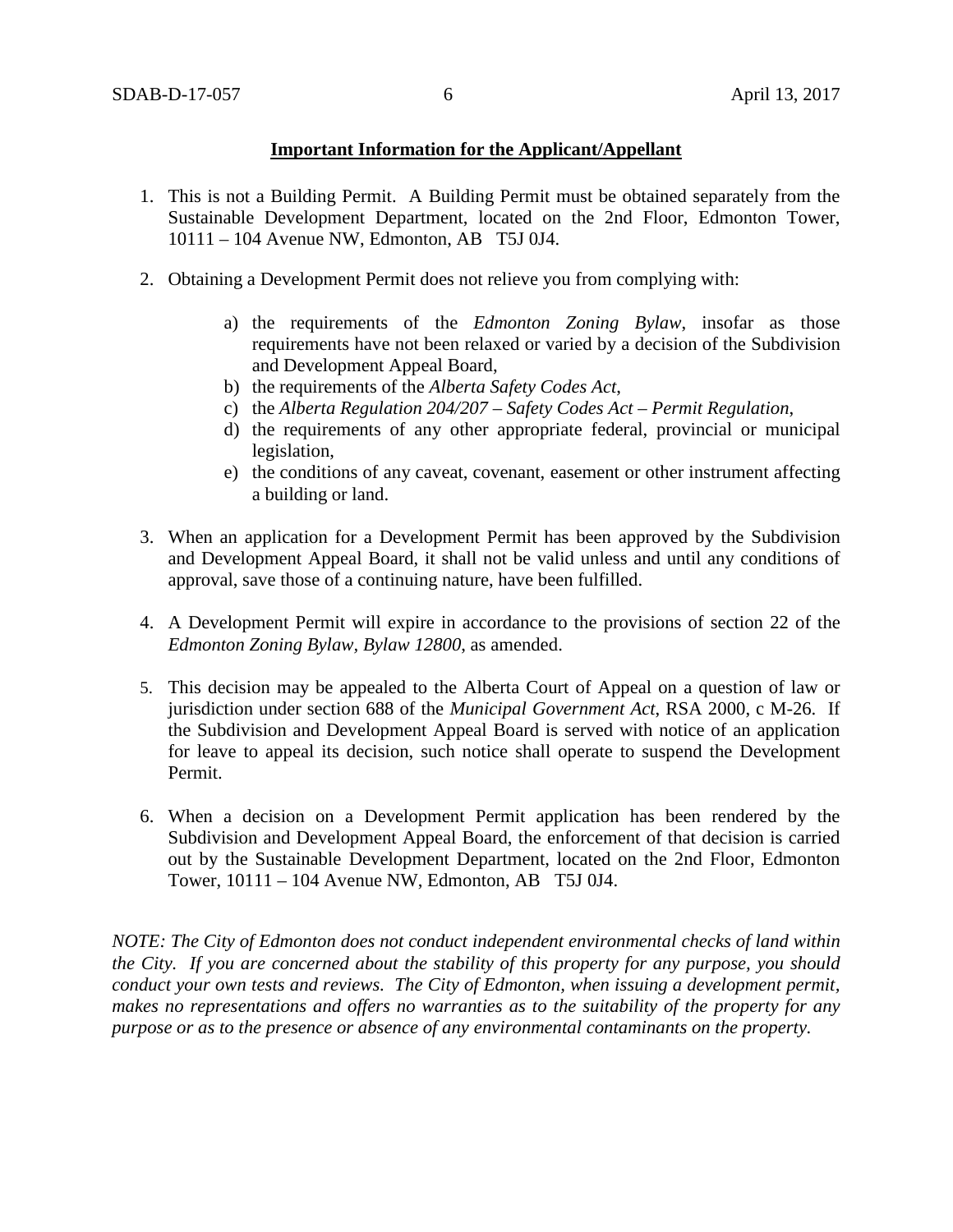

Date: April 13, 2017 Project Number: 233896228-001 File Number: SDAB-D-17-058

# **Notice of Decision**

[1] On March 29, 2017, the Subdivision and Development Appeal Board heard an appeal that was filed on **March 2, 2017**. The appeal concerned the decision of the Development Authority, issued on February 20, 2017, to approve the following development:

> **To construct a Semi-detached House with a front veranda, rear uncovered decks (irregular shape, 5.18 metres by 2.74 metres by 2) and to demolish the existing Single Detached House and Accessory Building (rear detached Garage).**

- [2] The subject property is on Plan 426HW Blk 6C Lot D, located at 9828 73 Avenue NW, within the (RF3) Small Scale Infill Development Zone. The Mature Neighbourhood Overlay and the Ritchie Neighbourhood Improvement Plan / Area Redevelopment Plan apply to the subject property.
- [3] The following documents were received prior to the hearing and form part of the record:
	- A copy of the Development Permit application with attachments, proposed plans, and the approved Development Permit;
	- The Development Officer's written submission;
	- The Respondent's response to the Appeal;
	- A copy of residential feedback provided by the Respondent; and
	- A copy of the Ritchie Neighbourhood Improvement Plan / Area Redevelopment Plan.
- [4] The following exhibits were presented during the hearing and form part of the record:
	- Exhibits A1 to A6 Letters and an e-mail of support submitted by the Appellant.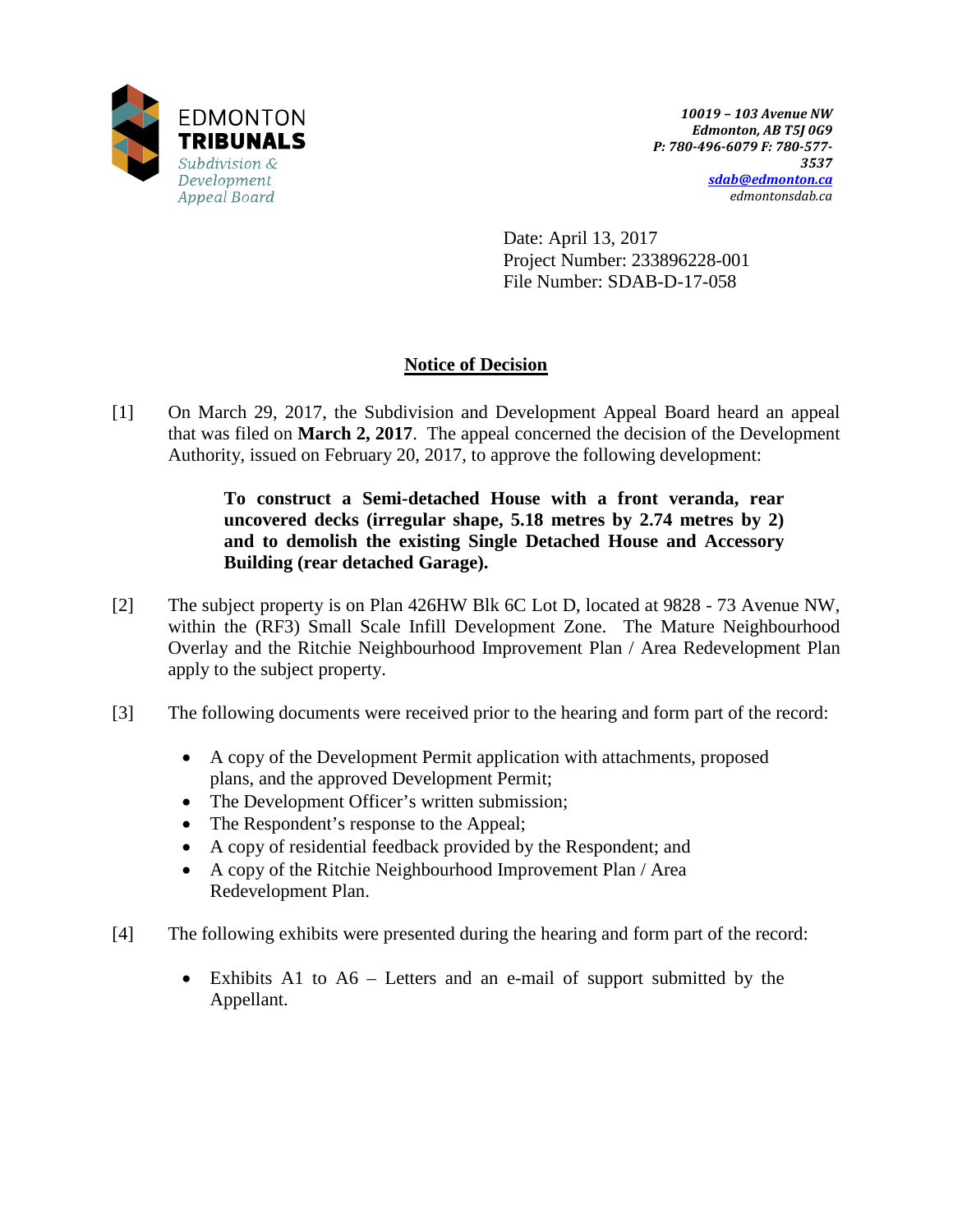#### **Preliminary Matters**

- [5] At the outset of the appeal hearing, the Presiding Officer confirmed with the parties in attendance that there was no opposition to the composition of the panel.
- [6] The Presiding Officer outlined how the hearing would be conducted, including the order of appearance of parties, and no opposition was noted.
- [7] The appeal was filed on time, in accordance with section 686 of the *Municipal Government Act*, RSA 2000, c M-26.

#### **Summary of Hearing**

- *i) Position of the Appellant, Mr. D. & Mrs. D. Brettelle:*
- [8] The primary concern is the impact that the proposed development will have on density in this neighbourhood.
- [9] There are two existing duplexes located on either side of the subject Site and the subject Site is too small for a duplex development which will add to the massing of the block face.
- [10] The increased density from the proposed development will impact street parking in the area.
- [11] Four letters and an e-mail from neighbouring property owners, marked Exhibit A1 to A6, were submitted in support of the appeal.
- [12] Ms. Brettelle advised the Board that the Applicant did not speak to the owners of some of the neighbouring properties when canvassing the neighbourhood and that two of the owners who signed the Applicant's survey, provided her with a letter of support for the appeal. The Applicant even asked her husband to sign a petition of support for the development. It was her opinion that there were language barriers with some of the residents that were contacted and therefore they did not completely understand what was being proposed.
- [13] Ms. Brettelle acknowledged the hard work that the Applicant had put into the design of the proposed development but reiterated they are concerned with the increased density and the number of multi-family housing units in this neighbourhood.
- [14] It was her opinion that several of the photographs of street parking submitted by the Applicant were taken during the day when residents were at work. Parking is a problem during the evening when everyone is at home.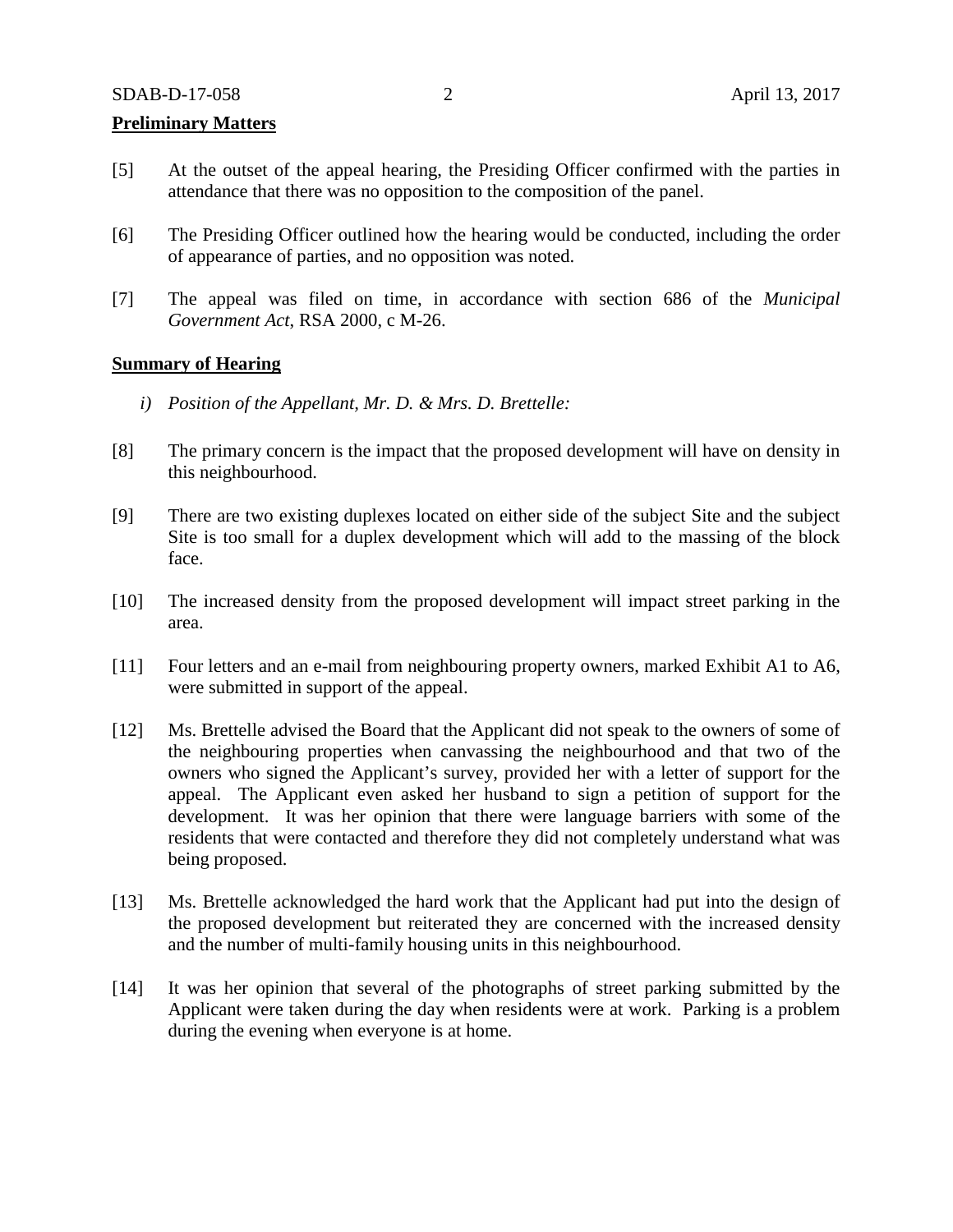- [15] They are not opposed to new infill development but it was her opinion that this neighbourhood cannot support much more density. They currently look at a wall of duplexes which will decrease the value and saleability of their property.
- [16] Mr. & Mrs. Brettelle provided the following with respect to questions from the Board:
	- a) Ms. Brettelle acknowledged the limitations of the Board. However, they decided to file an appeal in order to voice their concerns about the impact that increased density is having in their neighbourhood.
	- b) It was her opinion that the developer should have chosen a lot that complied with site requirements.
	- *ii) Position of the Development Officer, Mr. B. Liang*
- [17] The plan of subdivision for this lot was approved in 1947.
- [18] He used his discretion to grant a variance in the minimum required site width because it was his opinion that the width of the subject lot created a hardship for the property owner.
	- *iii) Position of the Respondent, Mr. Khatri:*
- [19] In response to some of the concerns raised by the Appellant, Mr. Khatri assured the Board that none of the neighbours were coerced into providing support for the proposed development.
- [20] He and his father canvassed the neighbourhood on the evening of March 28, 2017 between 5:30 p.m. and 7:30 p.m. and they did speak to Mr. Brettelle.
- [21] He noted that the letters of support submitted by Ms. Brettelle were written after they talked with the neighbours. He could not comment on what happened after they completed their canvassing.
- [22] He clarified that the submitted photographs of street parking were taken at approximately 6:30 p.m. on several different days.
- [23] The proposed development complies with all of the development regulations for Semidetached Housing with the exception of the site width, which is beyond their control.
- [24] They plan to have two-double vehicle garages as well as room for four additional vehicles to park on the driveway.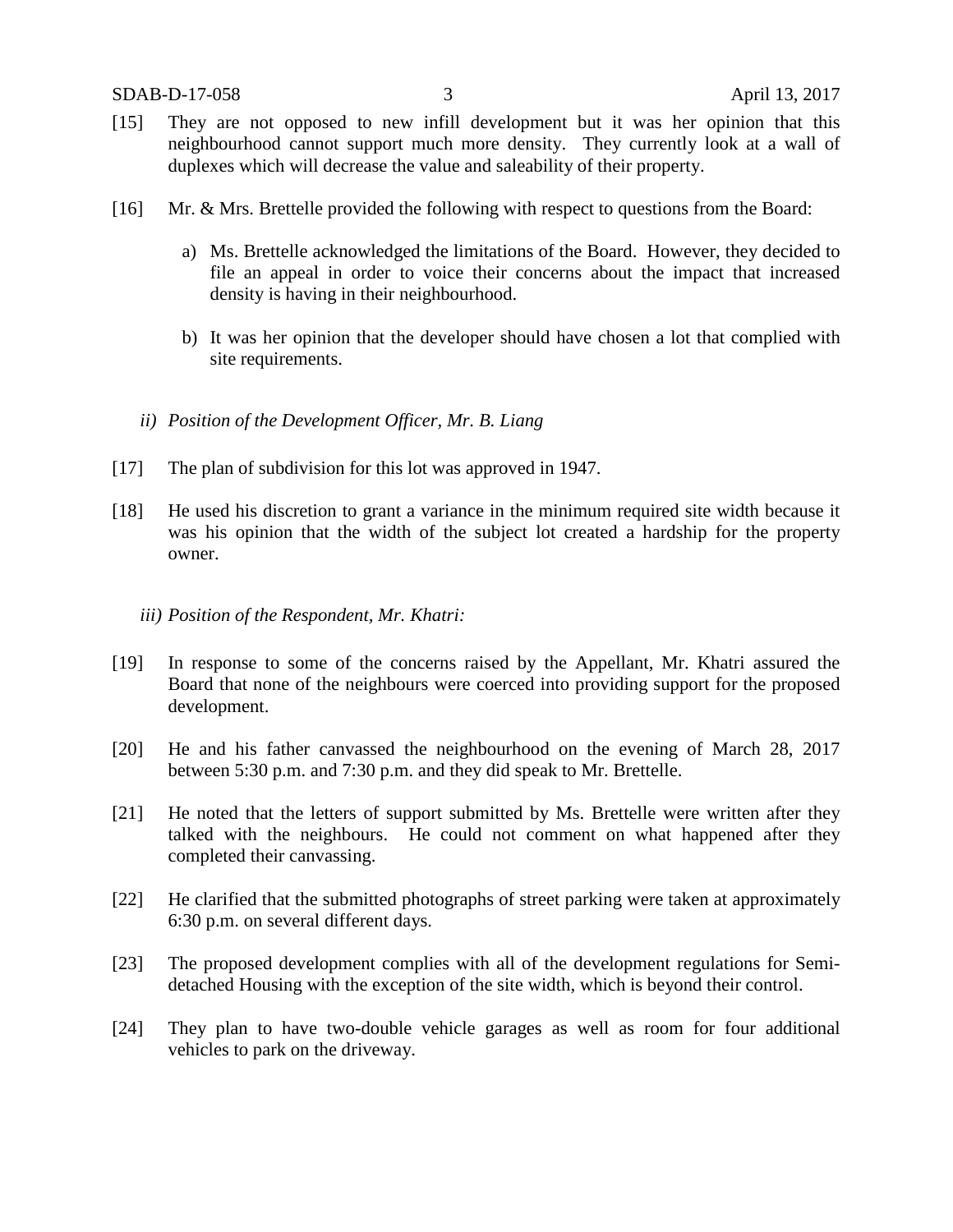- *iv) Rebuttal of the Appellant*
- [25] Ms. Brettelle made the decision to accept letters from some of their neighbours who were concerned about the proposed development and could not attend the hearing after they saw the Applicant canvassing the neighbourhood last evening.

#### **Decision**

- [26] The appeal is **DENIED** and the decision of the Development Authority is **CONFIRMED**. The development is **GRANTED** as applied for to the Development Authority, subject to the following **CONDITIONS**:
	- 1. This Development Permit authorizes the development of a Semi-detached House with a front veranda, rear uncovered decks (irregular shape, 5.18 metres by 2.74 metres by 2) and to demolish the existing Single Detached House and Accessory Building (rear detached Garage). The development shall be constructed in accordance with the stamped and approved drawings.
	- 2. PRIOR TO THE RELEASE OF DRAWINGS FOR BUILDING PERMIT REVIEW, the applicant or property owner shall pay a Notification Fee of \$41.00.
	- 3. Prior to any demolition or construction activity, the applicant must post on-site a development permit notification sign (Section 20.2).
	- 4. Immediately upon demolition of the buildings, the site shall be cleared of all debris.
	- 5. The Height of the Semi-Detached House shall not exceed 8.6 metres in accordance with Section 52 of the Edmonton Zoning Bylaw 12800 (Reference Section 814.3.13).
	- 6. The Basement elevation shall be no more than 1.2 m above Grade. The Basement elevation shall be measured as the distance between Grade level and the floor of the first Storey (Reference Section 814.3.16).
	- 7. There shall be no vehicular access from the front or flanking public roadway (Reference Section 814.3.10).
	- 8. A minimum of 4 off-street parking spaces shall be used for the purpose of accommodating the vehicles of residents in connection with the Semi-detached House (Reference Section 54.1.1.c, 54.2.1.a).
	- 9. Private Outdoor Amenity Area shall be provided on Site in accordance with Section 47 of this Bylaw (Reference Section 140.4.15).
	- 10. Landscaping shall be provided on a Site within 18 months of the occupancy of the Semi-detached House. Trees and shrubs shall be maintained on a Site for a minimum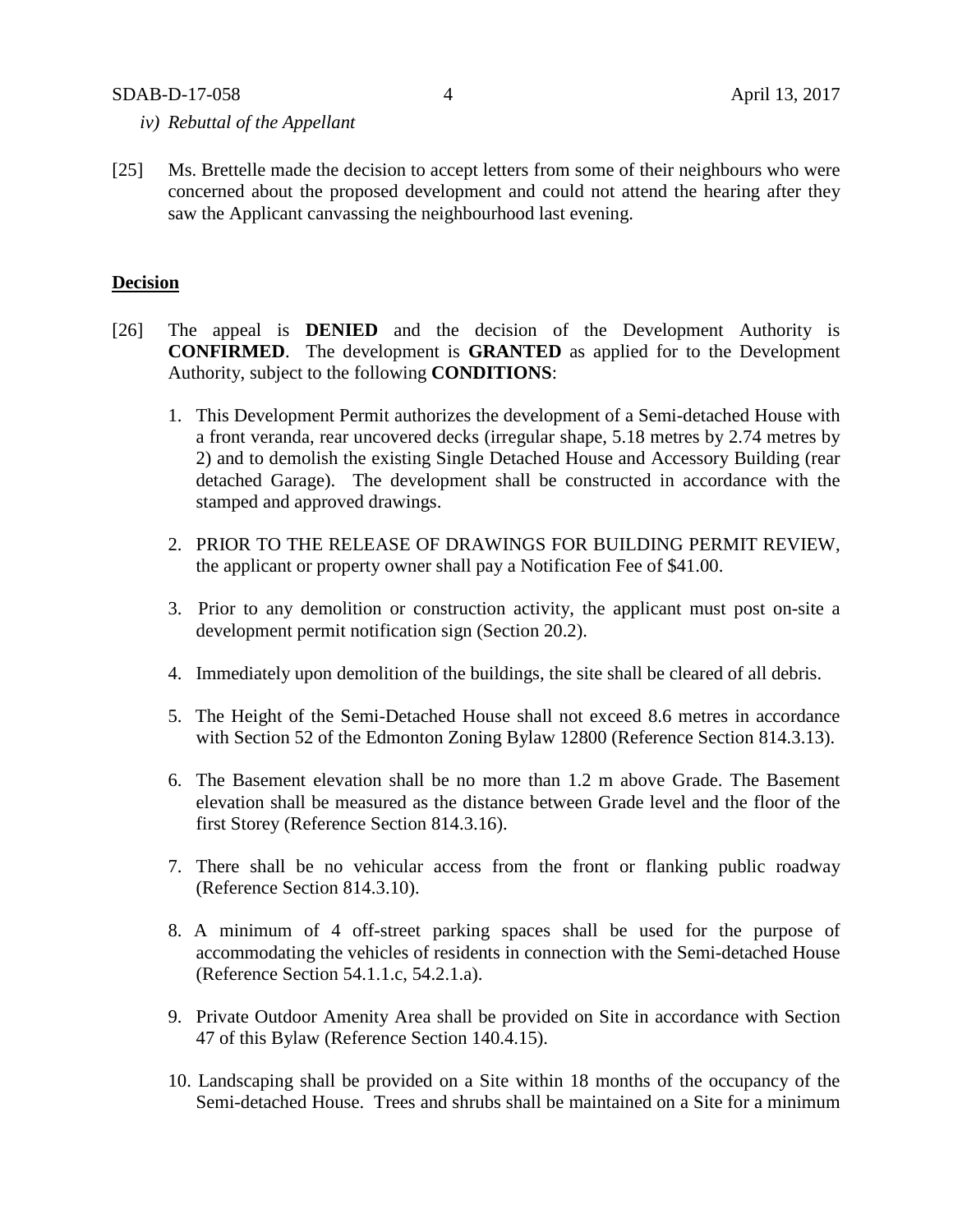of 42 months after the occupancy of the Semi-detached House (Reference Section 55.2.1).

- 11. 1 deciduous tree with a minimum Caliper of 50 mm, 1 coniferous tree with a minimum Height of 2.5 m and 4 shrubs shall be provided for each Dwelling on the Site. Deciduous shrubs shall have a minimum Height of 300 mm and coniferous shrubs shall have a minimum spread of 450 mm (Reference Section 55.2.1).
- 12. All Yards visible from a public roadway, other than a Lane, shall be seeded or sodded. Seeding or sodding may be substituted with alternate forms of ground cover, including hard decorative pavers, washed rock, shale or similar treatments, perennials, or artificial turf, provided that all areas of exposed earth are designed as either flower beds or cultivated gardens (Reference Section 55.2.1).

13. There shall be a maximum of 2 Dwellings on this site (Reference Section 140.4.20.b).

NOTES:

A. Any future deck development greater than 0.6m (2ft) in height will require development and building permit approvals.

B. Any future deck enclosure or cover requires a separate development and building permit approval.

C. Any future basement development will require development and building permit approvals.

D. The applicant is advised that there may be complications in obtaining a Development Permit for a future covered or uncovered deck because of excess in Site Coverage.

E. Unless otherwise stated, all above references to "section numbers" refer to the authority under the Edmonton Zoning Bylaw 12800.

F. Lot grades must comply with the Edmonton Drainage Bylaw 16200. Contact Drainage Planning and Engineering at 780-496-5576 or lot.grading@edmonton.ca for lot grading inspection inquiries.

- [27] In granting the development, the following variance to the *Edmonton Zoning Bylaw* is allowed:
	- 2. The minimum required Site Width of 13.4 metres as per section 140.4(3)(b) is varied to allow a deficiency of 0.5 metres, thereby decreasing the minimum required Site Width to 12.9 metres.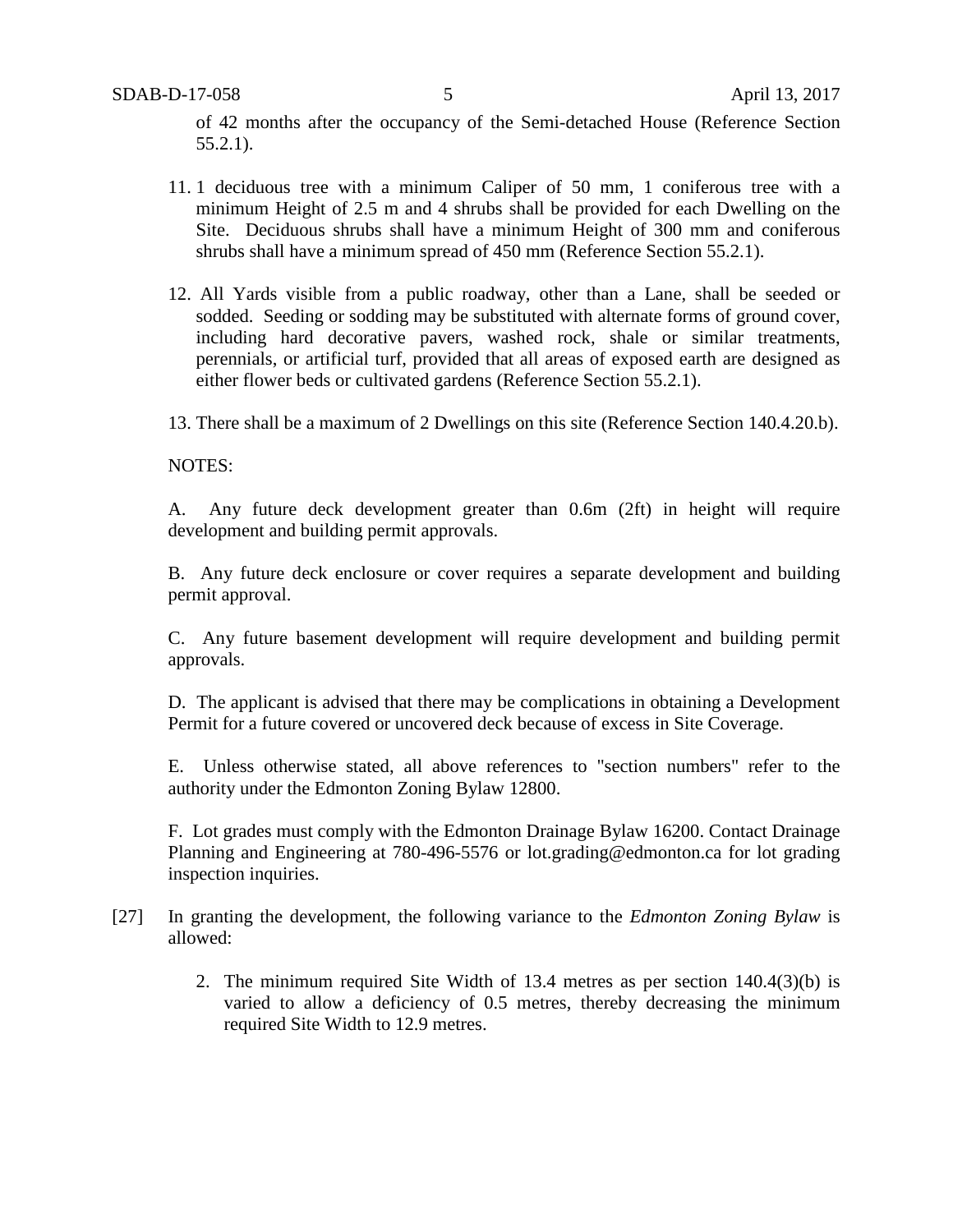#### **Reasons for Decision**

- [28] Semi-detached Housing is a Permitted Use in the (RF3) Small Scale Infill Development Zone.
- [29] Section 140.1 of the *Edmonton Zoning Bylaw* states:

The purpose of [the (RF3) Small Scale Infill Development Zone] is to provide for Single Detached Housing and Semi-detached Housing while allowing small-scale conversion and infill redevelopment to buildings containing up to four dwellings, and including Secondary Suites under certain conditions.

The proposed development meets the General Purpose of the (RF3) Small Scale Infill Development Zone.

- [30] The proposed Semi-detached House meets the Setback, Site Coverage and Height requirements and all development regulations contained in the Mature Neighbourhood Overlay.
- [31] The Appellant did not provide a valid planning reason to persuade the Board that the proposed development with the required variance in Site Width would materially impact neighbouring property owners.
- [32] The variance required in the minimum required Site Width was created when this lot was subdivided in 1947 and is not related to any of the development regulations for the (RF3) Small Scale Infill Development Zone or the Mature Neighbourhood Overlay.
- [33] Based on a review of the community feedback, the Board notes that neighbouring property owners have provided both support and opposition for the proposed development. However, the Board notes that the letters of opposition addressed concerns regarding increased density and built form and not the only required variance in Site Width. The subject Site is located in the (RF3) Small Scale Infill Development Zone where Semi-detached Housing is listed as a Permitted Use and higher density development is encouraged.
- [34] Based on the above, it is the opinion of the Board, that the proposed development with the required variance will not unduly interfere with the amenities of the neighbourhood nor materially interfere with or affect the use, enjoyment or value of neighbouring parcels of land.

Mr. Vincent Laberge, Presiding Officer Subdivision and Development Appeal Board

Board members in attendance: Ms. N. Hack, Mr. J. Kindrake, Ms. M. McCallum, Mr. N. Somerville